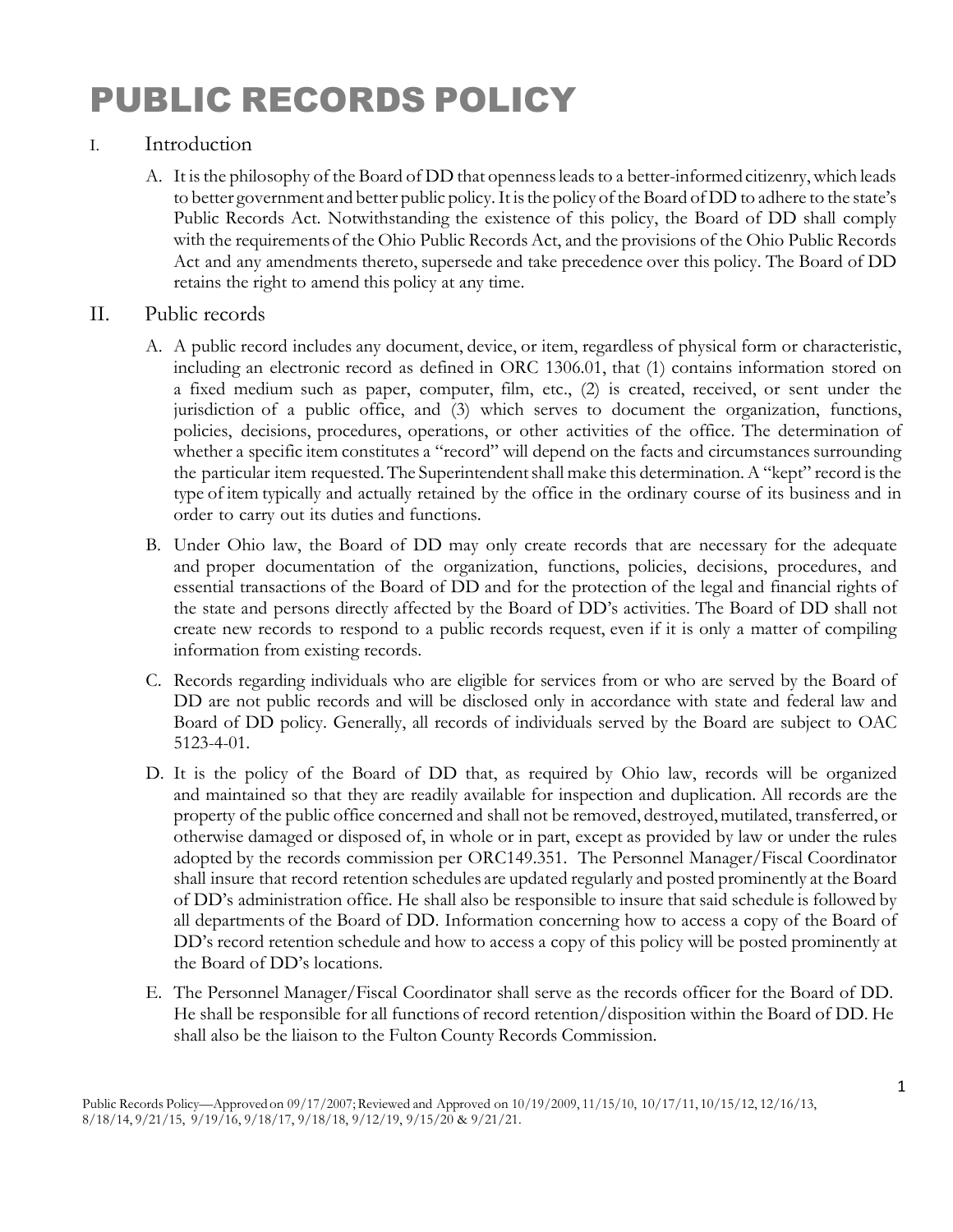## III. Record requests

- A. A requester must at least identify the records requested with sufficient clarity to allow the Board of DD to identify, retrieve, and review the records. If it is not clear what records are being sought, the Board of DD may deny a request but will provide the requester an opportunity to revise the request by informing the requester of the manner in which records are maintained by the Board of DD and accessed in the ordinary course of the Board of DD's business.
- B. The Board of DD may ask a requester to make the request in writing; however, it is not mandatory that the request be in writing. When making a request to inspect or receive a copy of a public record, the requesting party shall be asked (but not required) to submit the request in writing, by providing the following information:
	- 1. the name of the individual or organization making the request;
	- 2. the date of the request;
	- 3. a list of the specific records sought to be inspected or copied;
	- 4. the medium of the request including paper, physical inspection, e-mail, computer storage device; and
	- 5. whether the record is to be picked up by the requesting party or mailed to a mailing address provided by the individual or organization making the request.
- C. If a requesting party cannot, or will not submit the request in writing, the Superintendent or designee shall so note, and ask the requesting party to verbally provide the above information so that the request can be processed in accordance with the requesting party's preference. The Superintendent or designee shall record the information that is requested verbally by the party.
- D. In general, public records will be available for inspection to any person, during the Board of DD's normal business hours. If an employee is requested to provide a Program record to a member of the general public, news media or other person, employees shall refer the matter to the Superintendent. The Superintendent shall determine whether or not the requested record is a public record, and if it is, shall make requested public records available within a reasonable time frame.
- E. The Ohio Revised Code contains certain exemptions from disclosure, including employee information and information regarding individuals served that is lawfully confidential. With respect to each request, the Superintendent will determine whether an exemption applies to prohibit disclosure or permit non-disclosure of the requested records. If a record contains information that does not constitute a public record in accordance with federal or state law, such information will be redacted. The Superintendent will make the redaction plainly visible or notify the requester of the redaction. When a redaction is required or authorized by state or federal law, it is not considered a denial of a request. A denial of the provision of public records in response to a valid requestwill be accompanied by an explanation.
- IV. Costs for Public Records
	- A. In accordance with the request, a person may choose to obtain a copy of a public record through email, computer storage device, or other electronic medium, if the record is otherwise retained and recorded electronically as a part of the Board of DD's normal operations. If the record is retained and recorded electronically by the Board of DD, the Superintendent will make such public records available through this medium. If records are not retained electronically, the Superintendent shall so